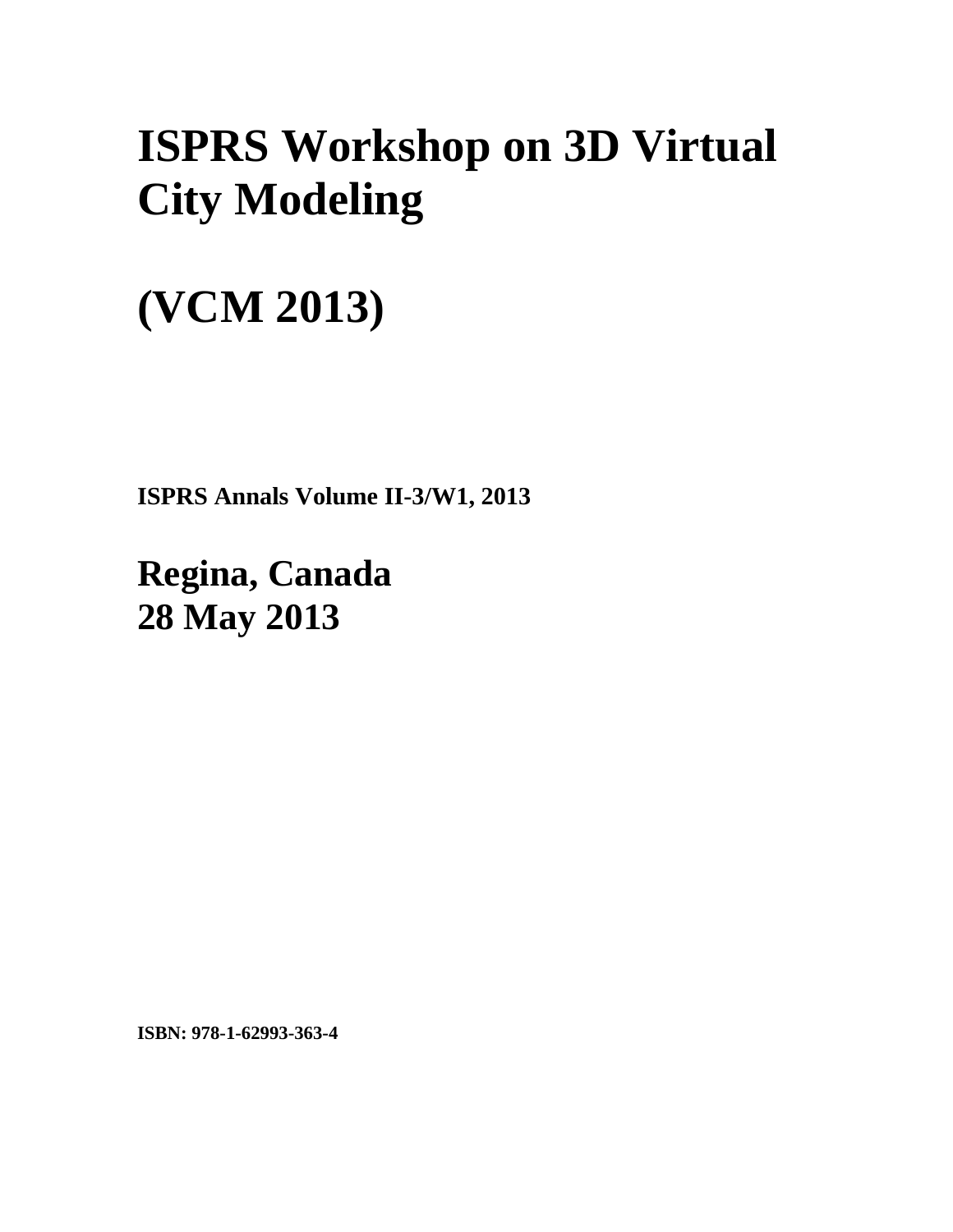**Printed from e-media with permission by:** 

Curran Associates, Inc. 57 Morehouse Lane Red Hook, NY 12571



**Some format issues inherent in the e-media version may also appear in this print version.** 

Copyright© (2013) by the International Society for Photogrammetry and Remote Sensing (ISPRS) All rights reserved.

Printed by Curran Associates, Inc. (2013)

For permission requests, please contact the International Society for Photogrammetry and Remote Sensing (ISPRS) at the address below.

International Society for Photogrammetry and Remote Sensing (ISPRS) Attn: Chen Jun National Geomatics Centre of China 28 Lianhuachixi Road Haidian Beijing 100830 China

Phone: 86 10 63 88 1102 Fax: 86 10 68 42 4101

chenjun@nsdi.gov.cn

## **Additional copies of this publication are available from:**

Curran Associates, Inc. 57 Morehouse Lane Red Hook, NY 12571 USA Phone: 845-758-0400 Fax: 845-758-2634 Email: curran@proceedings.com Web: www.proceedings.com